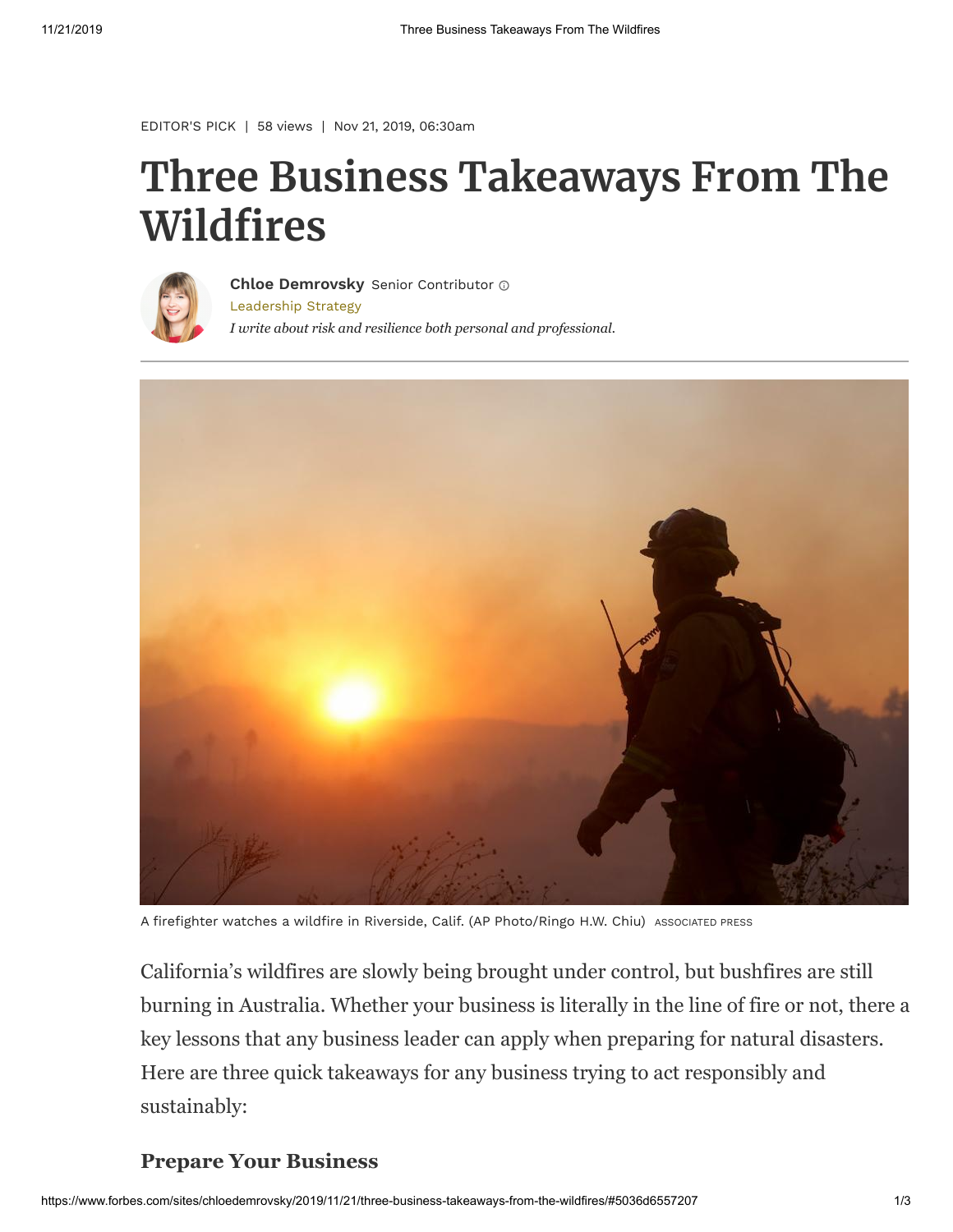#### 11/21/2019 Three Business Takeaways From The Wildfires

Develop an understanding of your risk landscape, understand how those hazards could affect business, and implement risk reduction and response strategies. Carrying appropriate insurance coverage, while understanding its limitations, is an important component. However, insurance isn't the only tool you can use. Let's take the wildfire example. First, you should practice good fire safety. This could mean reducing fire risk by creating defensible zones around your facilities with concrete or rock and designing facilities with fire-resistant building materials. Even without the resources of a facility like [the Getty Center,](https://www.nytimes.com/interactive/2017/12/12/arts/design/getty-center-fire-evacuation.html) there are fundamentals that would make a difference. Landscapin [should incorporate fire-retardant plants like aloe over flammable ones like those iconic](https://www.latimes.com/archives/la-xpm-1999-jan-18-me-64638-story.html) California palm trees. The whole property should be well-maintained, because we can't all rely on a friendly herd of goats to clear the area like [the Reagan National Library](https://www.usatoday.com/story/news/nation/2019/10/30/easy-fire-ronald-reagan-presidential-library-simi-valley-california-goats/4098268002/).

And that's just wildfires. Is your business facing similar threats like tornadoes, coastal flooding or earthquakes? Are you prepared?

### **Show Employees You Care**

#### **Today In:** [Leadership](https://www.forbes.com/leadership-strategy)

Business leaders must communicate that preparedness is a priority both at work and at home. It is essential that everyone knows about your incident response and business continuity plans. Make them comfortable with the fundamentals through company-wide awareness campaigns and involve them in exercises and drills. During an incident, be  $\epsilon$ the lookout for effects. If an employee comes in late because of an evacuation or if they are experiencing health complications like [worsened asthma symptoms](https://community.aafa.org/blog/wildfire-season-has-begun-and-it-affects-air-quality-and-asthma) due to wildfire smoke, it is important for employers to be considerate and make accommodations for impacted team members.

Beyond that, you also have to understand how a community-wide disaster can affect your team outside of work. Encourage all employees to create family preparedness plan and family go bags using resources from organizations like [CAL FIRE](https://www.readyforwildfire.org/) or [Ready](https://www.ready.gov/). Have they talked to their families about what would happen if they are caught on opposite sides of an active fire? For that matter, have you? Are you modeling responsible behavior for your team? Have you talked to your team recently about community-wide threats and whether you are all prepared to stay safe?